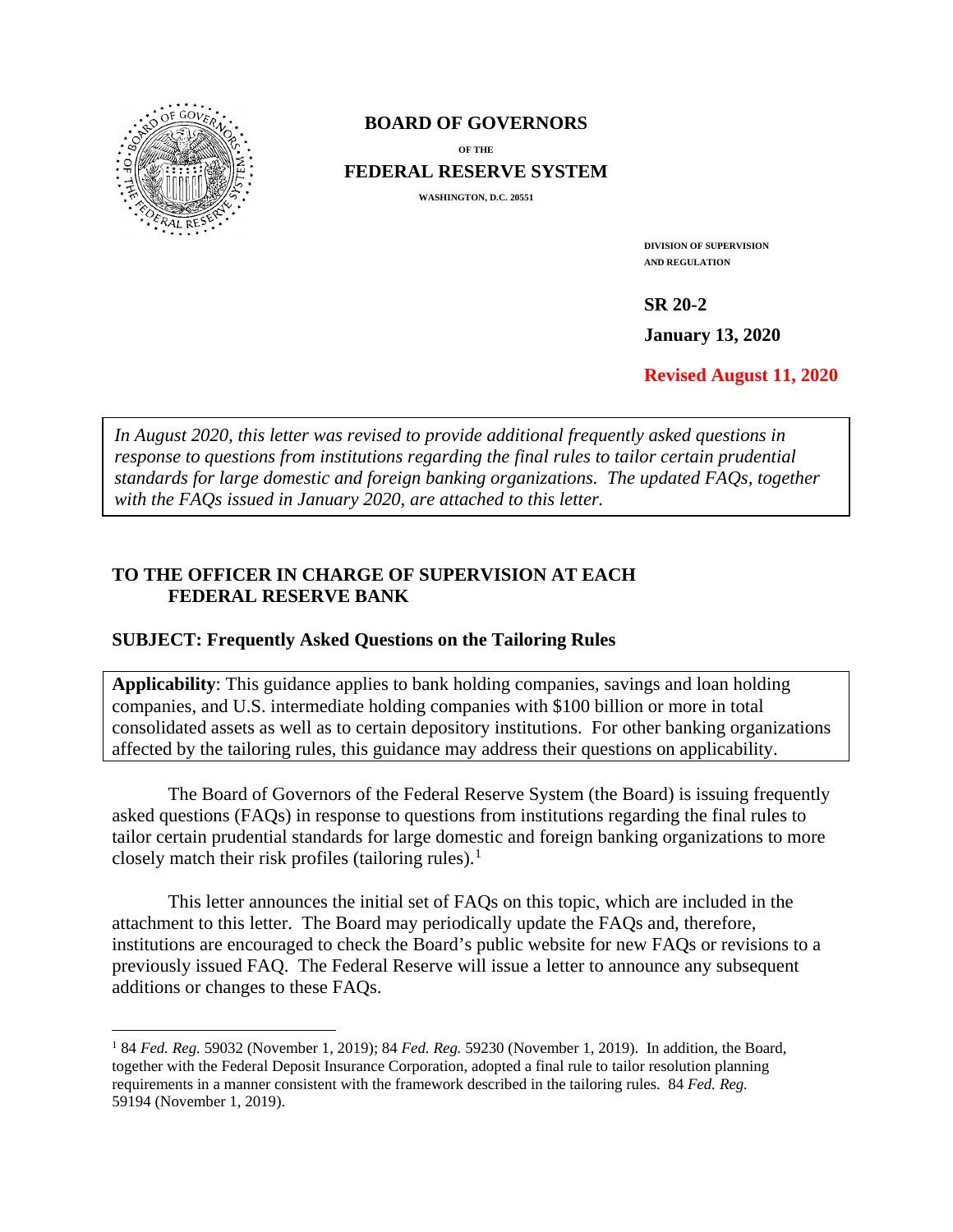Questions related to the implementation of the tailoring rules may be sent to the following inbox: [tailoring@frb.gov.](mailto:tailoring@frb.gov) In addition, questions may be sent via the Board's public website. $\frac{5}{2}$  $\frac{5}{2}$  $\frac{5}{2}$ 

#### Michael S. Gibson Director

#### **Attachments**

- *Attachment A: Frequently Asked Questions on the Tailoring Rules (Effective January 13, 2020)*
- *Attachment B: Frequently Asked Questions on the Tailoring Rules (Effective August 11, 2020)*

<span id="page-1-0"></span><sup>2</sup> *See* [http://www.federalreserve.gov/apps/contactus/feedback.aspx.](http://www.federalreserve.gov/apps/contactus/feedback.aspx)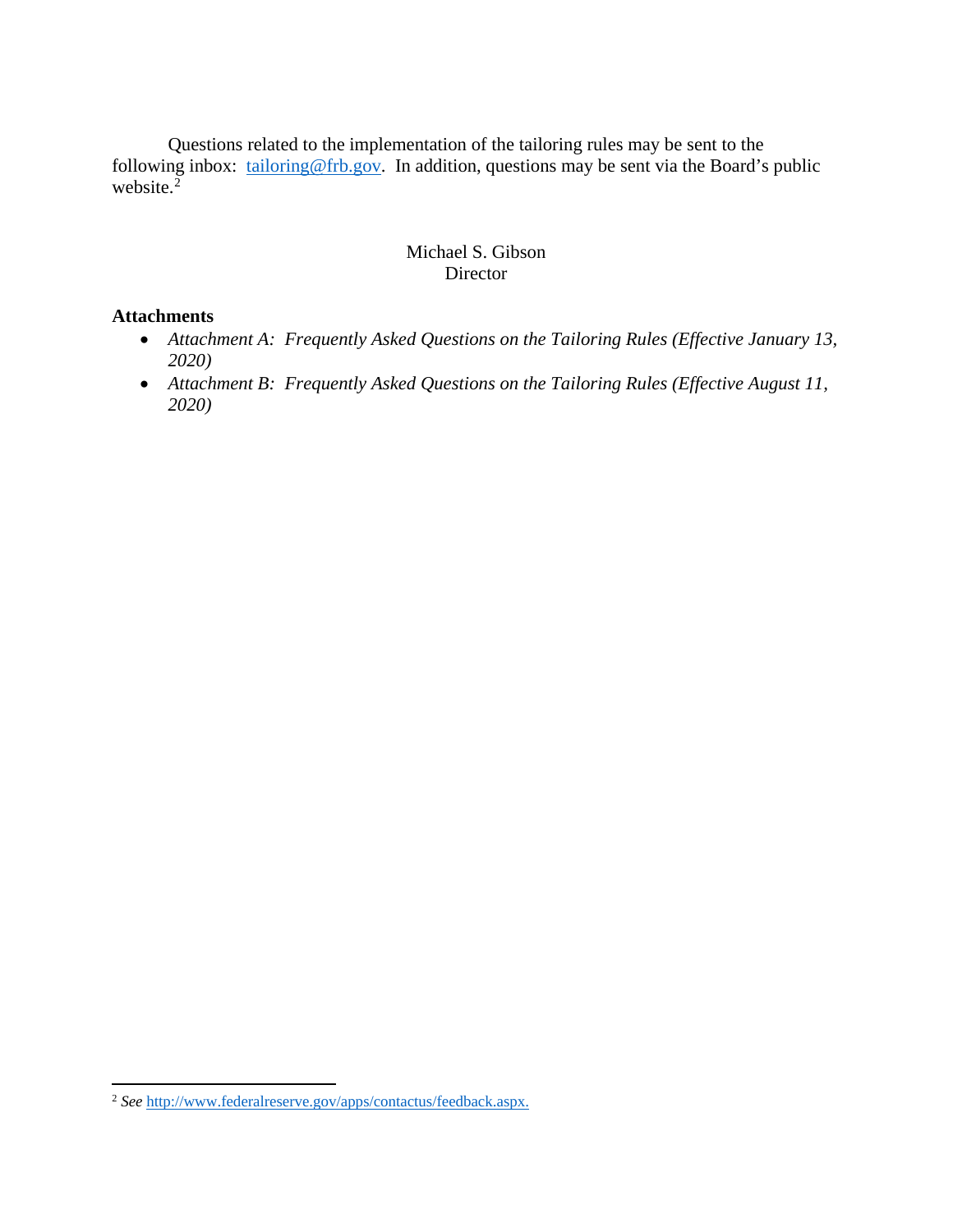# **Attachment A: Frequently Asked Questions on the Tailoring Rules Effective January 13, 2020**

1. **If an advanced approaches banking organization expects to meet the definition of a Category III or Category IV banking organization on December 31, 2019, and plans to opt-out of the requirement to recognize Accumulated Other Comprehensive Income (AOCI) in regulatory capital, when should the banking organization make its election to opt-out of the requirement to recognize AOCI in regulatory capital?** 

Section 22(b)(ii) of the capital rule provides that a Category III or Category IV banking organization must make its AOCI opt-out election during the first reporting period after the banking organization meets the definition of a Category III or Category IV banking organization. Accordingly, a banking organization that meets the definition of a Category III or Category IV banking organization as of December 31, 2019, would make its election during the first quarter of 2020 on the applicable reporting form – the call report or FR Y-9C, as applicable – with a March 31, 2020, as-of date. Such a banking organization would no longer be required to recognize elements of AOCI in regulatory capital beginning January 1, 2020. A banking organization that was not eligible to make an AOCI opt-out election prior to the effective date of the tailoring rule must recognize elements of AOCI in regulatory capital in its reporting forms filed as of December 31, 2019.

2. **Under the tailoring rules, a holding company that is a Category IV banking organization is not subject to the Liquidity Coverage Ratio (LCR) unless it has average weighted short-term wholesale funding of \$50 billion or more. For purposes of initial transitions, when may a banking organization with average weighted short-term wholesale funding below \$50 billion discontinue complying with LCR requirements? Is a holding company that is a Category IV banking organization required to disclose information required pursuant to 12 CFR 249.90 for the fourth quarter of 2019?**

A covered depository institution holding company that is subject to minimum liquidity standards under the LCR rule is required to publicly disclose information regarding its liquidity position each calendar quarter. A banking organization identified as a Category IV banking organization as of December 31, 2019, that has average weighted short-term wholesale funding of less than \$50 billion will not be subject to the LCR rule. Accordingly, the banking organization would not be required to comply with disclosure requirements included in subpart J of the LCR rule.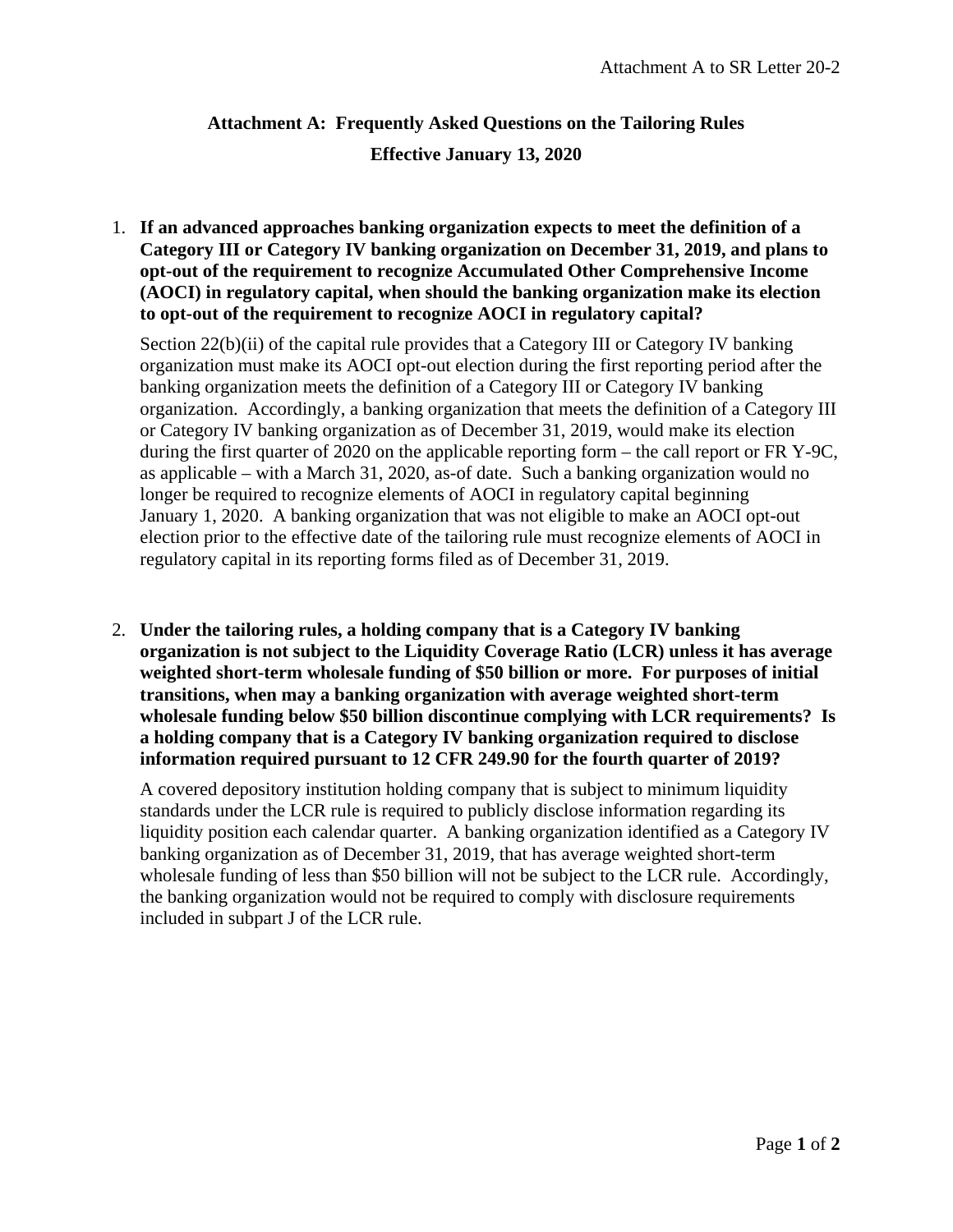3. **A foreign banking organization with average combined U.S. assets of \$100 billion or more must determine the category of its combined U.S. operations based on the FR Y-15 filed as-of June 30, 2020. Standards applicable to the combined U.S. operations of a foreign banking organization with combined U.S. assets of \$100 billion or more include FR 2052a reporting requirements and liquidity risk management and buffer requirements. A foreign banking organization with average combined U.S. assets of less than \$100 billion is not subject to these requirements. For purposes of initial transitions, when may a foreign banking organization with less than \$100 billion in average combined U.S. assets discontinue complying with these requirements?** 

The final tailoring rule provides a delay in the initial categorization of, and changes in requirements applied to, the combined U.S. operations of foreign banking organizations. This is to account for foreign banking organizations filing the FR Y-15 on behalf of their combined U.S. operations for the first time as-of June 30, 2020. A foreign banking organization with average combined U.S. assets of less than \$100 billion is not subject to a category of standards, including FR 2052a reporting requirements and liquidity risk management and buffer requirements. Accordingly, a foreign banking organization with average combined U.S. assets of less than \$100 billion as of December 31, 2019, may discontinue FR 2052a reporting requirements and liquidity stress testing and buffer requirements beginning on December 31, 2019, including the FR 2052a report with a December 31, 2019, as-of date.

For purposes of this answer and the final tailoring rule, *average combined U.S. assets* means the average of combined U.S. assets for the four most recent calendar quarters or, if the banking organization has not reported combined U.S. assets for each of the four most recent calendar quarters, the combined U.S. assets for the most recent calendar quarter or average of the most recent calendar quarters, as applicable. Combined U.S. assets is reported on the FR Y-7Q.

4. **Under Category IV liquidity standards, the tailoring final rule reduces the required frequency of internal liquidity stress testing to at least quarterly, rather than monthly. For purposes of this requirement, should a holding company subject to Category IV standards interpret "quarterly" to mean once every three months, once in a quarter, or as of the end of each calendar quarter?** 

Banking organizations subject to Category IV standards are required to conduct an internal liquidity stress test at least quarterly, or at least once every three months. In any case, a banking organization's internal liquidity stress test function is subject to governance requirements in section  $252.157(a)(7)$ ,  $238.124(a)(7)$ , or  $252.35(a)(7)$ , as applicable, and its internal liquidity stress testing must be tailored to the risk profile of the banking organization (*See* sections 252.157(a)(6); 238.124(a)(6); and 252.35(a)(6)).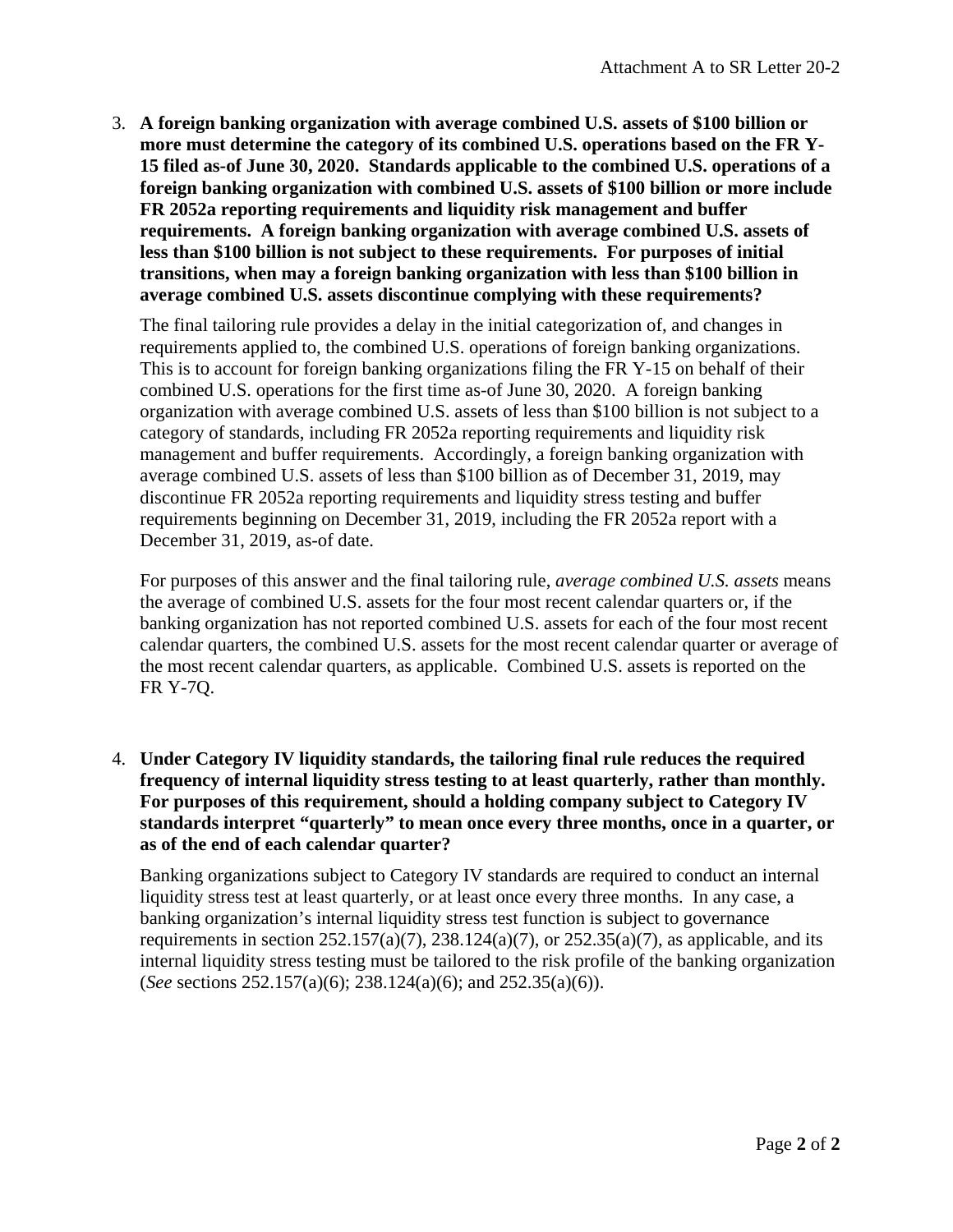#### **Attachment B: Frequently Asked Questions on the Tailoring Final Rules Effective August 11, 2020**

#### *1) How should a first-time filer of Form FR Y-15 report items that require averages and what is the basis for the average calculation?*

**Response:** The risk-based indicators – average cross-jurisdictional activity, average weighted short-term wholesale funding, size, average off-balance sheet exposure, and average non-bank assets – are calculated as the average of the amounts reported by the banking organization for the four most recent calendar quarters for which the banking organization has reported the indicator. If a banking organization has not reported a risk-based indicator for each of the four most recent calendar quarters, the banking organization must use either the amount from the most recent quarter (if the banking organization has not reported the risk-based indicator prior to that quarter) or the average of the most recent quarter and the previous quarters (if the banking organization has reported the risk-based based indicator for the previous two or three quarters), calculated consistent with the instructions of the applicable form. Banking organizations report information regarding risk-based indicators on the Form FR Y-15, Form FR Y-7Q, and Form FR Y-9LP. For a discussion of how to measure weighted short-term wholesale funding at a reporting date, see FAQ 2.

In addition, certain line items in the Substitutability Category of Form FR Y-15 are flow variables with a reported value that is measured over a period of time (i.e., trading volume, underwriting and payments activity). The instructions to Form FR Y-15 require the use of a prorata approach for flow variables when a banking organization has less than 12 months of data. This approach applies a pro-rata annualized factor to each flow variable until the banking organization has 4 full quarters to provide an annual figure.

# *2.a.) Should the unweighted average amounts of elements of short-term wholesale funding reported for the combined U.S. operations of a foreign banking organization (FBO) as of June 30, 2020, be based on the average of daily or monthly observations across a full year (July 1, 2019 to June 30, 2020)?*

**Response:** The instructions for Schedule N of Form FR Y-15 provide that an FBO that reported Form FR 2052a daily for the last twelve months must report each unweighted average value using daily data for the combined U.S. operations of the FBO. All other respondents must report the unweighted average values using monthly data (i.e., for each reported unweighted item provide the average of the twelve month-end balances within the last four quarters). Therefore, only an FBO that has submitted Form FR 2052a on a daily basis for one year is required to report each unweighted value for its combined U.S. operations on Form FR Y-15 using a 12-month daily average. If an FBO submitted Form FR 2052a on a monthly basis for all or part of the prior year, it must report each unweighted average value for its combined U.S. operations on Form FR Y-15 using the average of the prior 12 month-end values. Similarly, if an FBO subsequently transitions to submitting Form FR 2052a on a daily, T+2 basis, the FBO should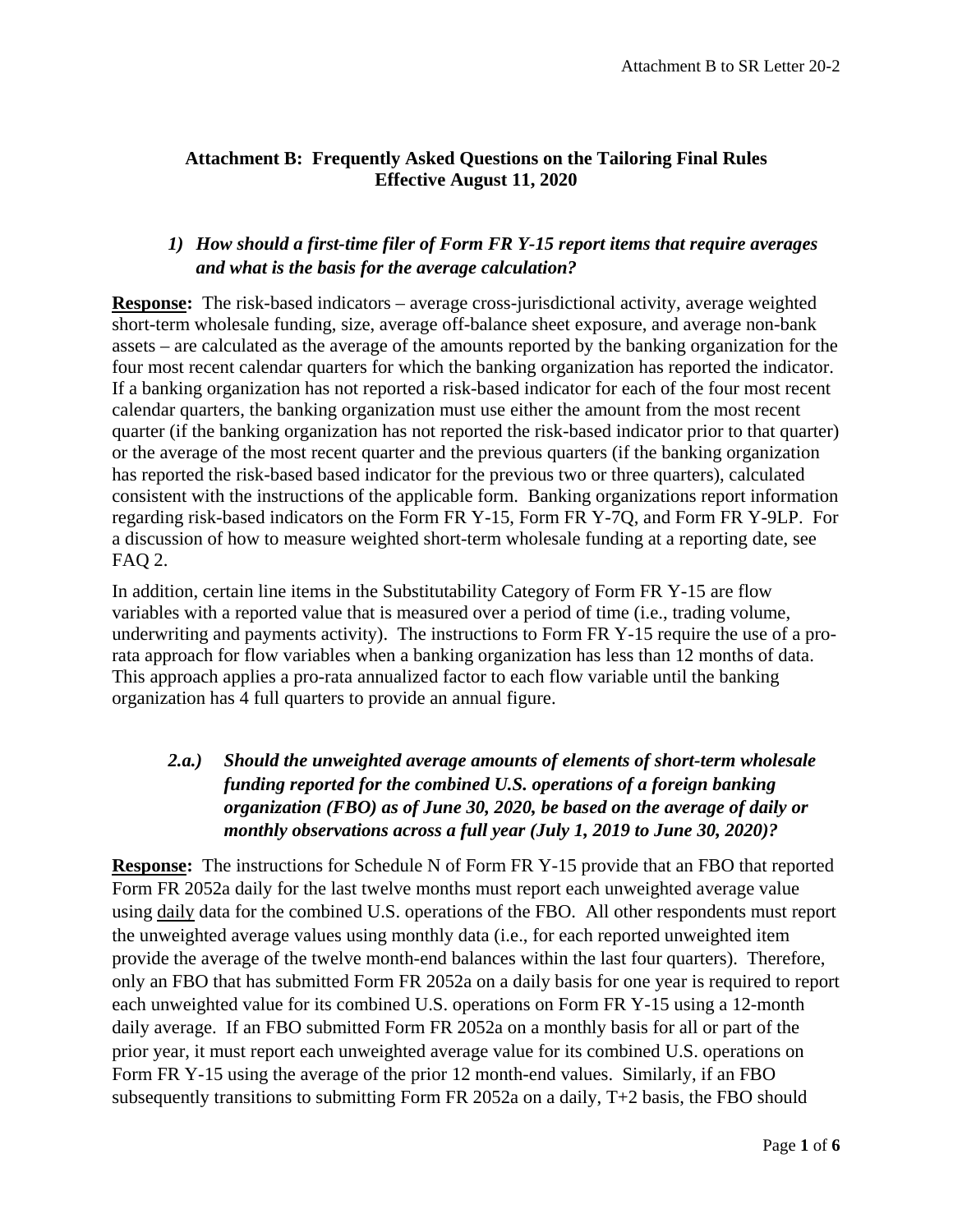continue reporting the average values for Schedule N of Form FR Y-15 using the average of the prior 12 month-end values until the FBO has accumulated the daily Form FR 2052a observations for twelve months.

### *2.b.) Similarly, should an FBO determine its applicable category of standards based on the reported wSTWF value as of June 30, 2020, or based on its history of previously submitted Form 2052a data?*

**Response:** A banking organization must determine its applicable category of standards based on risk-based indicators as reported on Form FR Y-15, Form FR Y-9LP, or Form FR Y-7Q. If a banking organization has not reported a risk-based indicator for each of the four most recent calendar quarters, the banking organization must use either the amount from the most recent quarter (if the banking organization has not reported the risk-based indicator prior to that quarter) or the average of the previous quarters (if the banking organization has reported the risk-based indicator for the previous two or three quarters), calculated consistent with the instructions of the applicable form. With respect to their combined U.S. operations, FBOs will begin reporting riskbased indicators on Form FR Y-15 beginning with the form submitted with an as-of date of June 30, 2020.<sup>[1](#page-5-0)</sup> Accordingly, an FBO must determine the average wSTWF of its combined U.S. operations based solely on information reported on Form FR Y-15 as of June 30, 2020, regardless of its history of filing Form FR 2052a. A U.S. intermediate holding company subsidiary of an FBO (IHC) must determine its category of standards based on its risk-based indicators as reported on Form FR Y-15 for the four most recent calendar quarters. If the IHC or the FBO on behalf of its IHC has not reported risk-based indicators for the IHC for each of the four most recent calendar quarters, the IHC must use the average of the most recent quarter or quarters, as applicable.

### *3) For purposes of the cross-jurisdictional indicator as applied to FBOs, does the term "intercompany" have the same meaning as the term "inter-affiliate"? Do the terms intercompany and inter-affiliate include the foreign banking organization's banking and non-banking subsidiaries?*

**Response:** The term "intercompany" has the same meaning as the term "inter-affiliate". An FBO may exclude from the cross-jurisdictional activity indicator all inter-affiliate (intercompany) liabilities and inter-affiliate (intercompany) claims to the extent that these claims are secured by financial collateral. Additionally, for the combined U.S. operations of an FBO, the measure of cross-jurisdictional activity would exclude all claims between the FBO's U.S. domiciled affiliates, branches, and agencies to the extent such items are not already eliminated in consolidation. For the IHC, the measure of cross-jurisdictional activity would eliminate through consolidation all inter-affiliate (intercompany) claims and liabilities among subsidiaries of the IHC. The measure of cross-jurisdictional activity for the IHC would include transactions with

 $\overline{\phantom{a}}$ 

<span id="page-5-0"></span><sup>&</sup>lt;sup>1</sup> IHCs have previously been required to submit Form FR Y-15 and beginning June 30, 2020, will begin reporting adjusted cross-jurisdictional claims on the Form.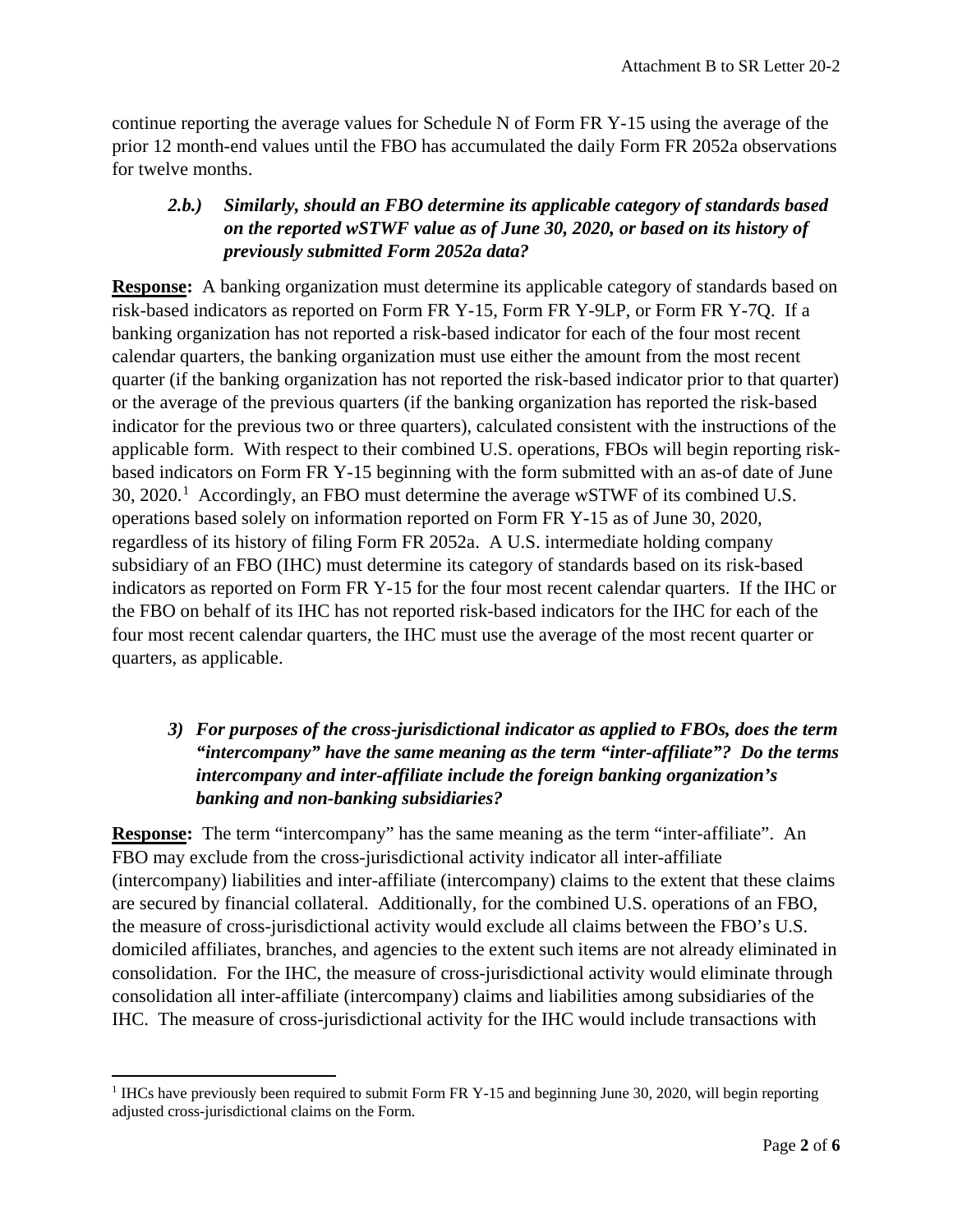U.S. affiliates, including subsidiaries of the foreign parent and U.S. branches and agencies, which are not consolidated subsidiaries of the IHC.

# *4) Should an FBO with no IHC file information for its non-branch assets using the column under Form FR Y-15 that is designated for U.S. intermediate holding company information?*

**Response:** No, an FBO should only report IHC information on Form FR Y-15 if the foreign banking organization has a subsidiary IHC. An FBO with \$100 billion or more in combined U.S. assets must report information regarding its non-branch assets using the column under Form FR Y-15 that is designated for information regarding the FBO's combined U.S. operations.

### *5) How should an FBO determine the scope of its combined U.S. operations?*

**Response:** An FBO's combined U.S. operations include its U.S. branches and agencies and the U.S. subsidiaries of the foreign banking organization (excluding any section 2(h)(2) company), and subsidiaries of such U.S. subsidiaries. An FBO's U.S. subsidiaries include any company that is owned or controlled directly or indirectly by the FBO and that is incorporated in or organized under the laws of the United States, a state, or any territory or possession of the United States. See 12 CFR 252.2 and the definitions of "subsidiary" and "U.S. subsidiary" for additional details. In addition, a subsidiary of an IHC generally would be included in an FBO's combined U.S. operations even if the subsidiary was not itself incorporated in or organized under the laws of the United States, any state, or any territory or possession of the United States.

An FBO should calculate and report information on Form FR Y-15 as if the FBO were a consolidated entity according to the netting rules applicable to IHCs, BHCs, and SLHCs for that line item.<sup>[2](#page-6-0)</sup> Note that an FBO may report information on Form 2052a that extends beyond its combined U.S. operations. If an FBO reports information on Form FR 2052a for a material entity outside the United States that is managed from the United States, the reporting FBO should only include on Form FR Y-15 Schedule N the material entity managed from the United States to the extent that it falls within the scope of the FBO's combined U.S. operations.

# *6) How should an FBO calculate adjusted cross-jurisdictional claims for securities financing and repurchase transactions under the final rule?*

**Response:** The instructions to Schedule L of Form FR Y-15 indicate that exposure amounts for claims with a foreign office reported should be calculated in accordance with the methodology for collateralized transactions in 12 CFR 217.37 of the capital rule and the definition of financial collateral in 12 CFR 217.2 of the capital rule.

<span id="page-6-0"></span>l <sup>2</sup> For purposes of average cross-jurisdictional activity, the FBO must apply additional adjustments. See Schedule L.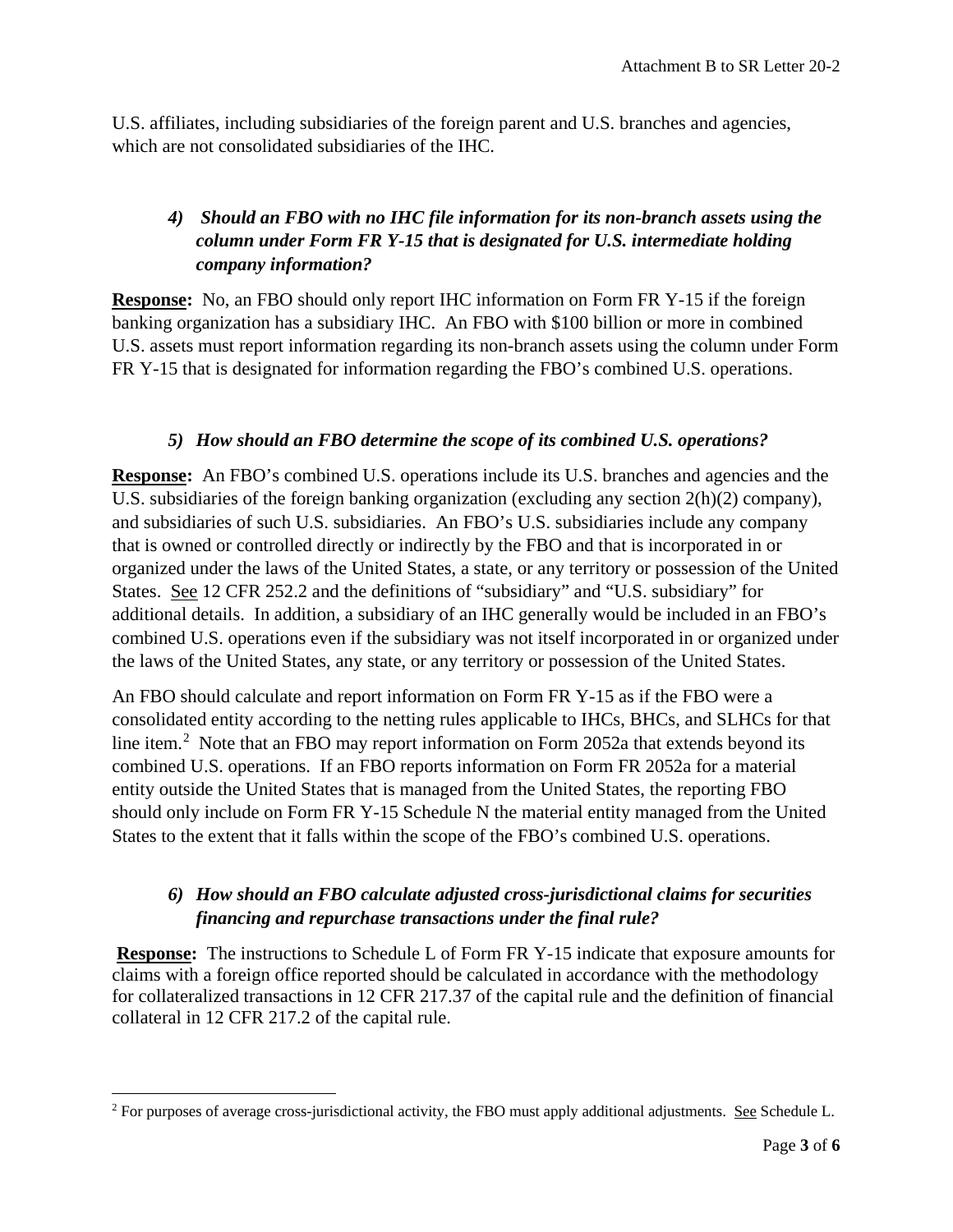Specifically, with respect to a resale agreement or securities financing transaction included as a claim under Form FFIEC 009 and that meets the definition of a "repo-style transaction" under the capital rule, an FBO would calculate the adjusted value of the claim by determining the difference between the exposure and the collateral  $(E - C)$ , and adding this amount to the product of the absolute value of the net position of the instrument and market price volatility haircut (Es  $\times$  Hs), and the product of the absolute value of the net position of the instrument times the currency mismatch haircut ( $Efx \times Hfx$ ).

Permitting the reduction of certain claims on non-U.S. affiliates if the collateral meets the definition of financial collateral helps to ensure that the collateral is liquid, while the use of supervisory haircuts limits risk associated with price volatility and settlement currency mismatch. In addition, relying on the capital rule's definition of financial collateral provides clarity regarding the types of collateral eligible to reduce the amount of cross-jurisdictional claims under this approach. In some cases, the value reported for an adjusted cross-jurisdictional claim may exceed the value reported on an FBO's balance sheet.

# *7) What are the liquidity risk management requirements under Board Regulation YY for firms with greater than \$250 billion in global assets and less than \$100B in CUSO assets?*

**Response:** An FBO with average total consolidated assets of \$250 billion or more and average combined U.S. assets of less than \$100 billion must report to the Board on an annual basis the results of an internal liquidity stress test for either the consolidated operations of the FBO or its combined U.S. operations that are consistent with Basel Committee principles for liquidity risk management and must incorporate 30-day, 90-day and one-year stress-test horizons. See 12 CFR 252.145(a). An FBO that does not comply with this annual requirement is subject to limits on the aggregate amount owed by the FBO's non-U.S. offices and its non-U.S. affiliates to the combined U.S. operations of the FBO. See 12 CFR 252.145(b).

*8) Under the interagency tailoring rules, a banking organization that changes from one category of applicable standards to another category generally is provided a transition period before it must comply with the requirements of the new category of standards. For purposes of transitions between categories, when is a banking organization deemed to qualify for a new category of standards?* 

**Response:** A banking organization's category is determined based on risk-based indicators as reported on its Call Report, FR Y-9LP or FR Y-15, or on averages of such reported items. A banking organization meets the definition of the new category of applicable standards in the quarter in which the banking organization files the reporting form (e.g., Call Report, FR Y-9LP, or FR Y-15) demonstrating that the banking organization meets the definition of the new category. For example, a banking organization that is subject to Category IV standards in the first quarter and that subsequently files in the second quarter (as of March 31 report date) meeting the criteria of \$75 billion or more in average weighted short-term wholesale funding (based on its amount of weighted short-term wholesale funding reported on the FR Y-15) would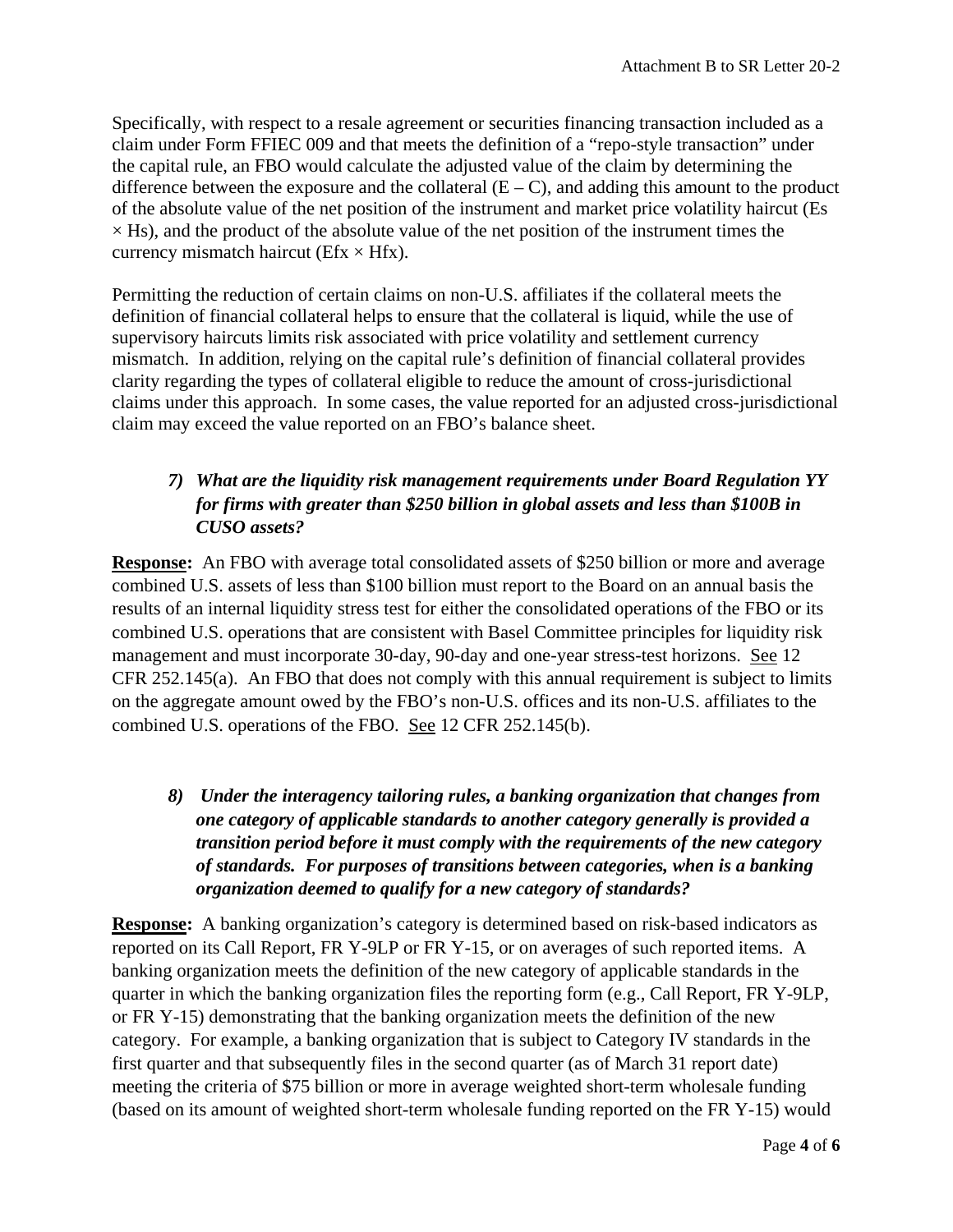be deemed to meet the definition of a Category III banking organization in the second quarter.<sup>[3](#page-8-0)</sup> In addition, any transition period provided under certain requirements continues to apply.

*9) Section \_\_.30(d) of the LCR rule requires a banking organization whose outflow adjustment percentage increases to begin using the higher outflow adjustment percentage by the first day of the third calendar quarter after the increase; a banking organization whose outflow adjustment percentage decreases must continue using its previous higher outflow adjustment percentage until the first day of the first calendar quarter following the decrease. For purposes of these transition periods, when is a banking organization deemed to qualify for a new outflow adjustment percentage?*

**Response:** Section  $.30(c)$  of the LCR rule assigns outflow adjustment percentages to banking organizations based on their category and amount of average weighted short-term wholesale funding. Section \_\_.3 of the LCR rule generally defines "average weighted short-term wholesale funding" as the average of the weighted short-term wholesale funding for each of the four most recent calendar quarters as reported on the FR Y-15.

As described in response to question 8 above, a banking organization is deemed to change categories during the quarter in which the banking organization files the reporting form demonstrating it meets the definition of a new category. Similarly, a banking organization's average weighted short-term wholesale funding is deemed to change during the quarter in which the banking organization files the FR Y-15 demonstrating its level of average weighted shortterm wholesale funding triggers an increased or decreased outflow adjustment percentage under section \_\_\_.30(c) of the LCR rule.

Accordingly, the date on which the banking organization is deemed to be subject to a new outflow adjustment percentage is the date on which the relevant information (used to determine category eligibility or level of average weighted short-term wholesale funding) is reported on the FR Y-15. For example, if a banking organization subject to Category III standards and an 85 percent outflow adjustment percentage subsequently files an FR Y-15 during the first quarter of a calendar year (representing a December 31 as-of report date) that reports an amount of weighted short-term wholesale funding such that the banking organization's average weighted short-term wholesale funding is \$75 billion or more, the banking organization would be deemed to be subject to the higher outflow adjustment percentage (100 percent) as of the first quarter and be required to comply with a 100 percent outflow adjustment percentage no later than the first day of fourth quarter of that calendar year. If a Category III banking organization subject to an 85 percent outflow adjustment percentage submits an FR Y-15 during the first quarter (representing a December 31 as-of date) that demonstrates the organization meets the definition of a Category

l

<span id="page-8-0"></span><sup>3</sup> Indicators, including average weighted short-term wholesale funding, are the average of the indicator for each of the four most recent calendar quarters, or, if a banking organization has not reported an indicator for each of the four most recent calendar quarters, the indicator for the most recent calendar quarter or average of the most recent calendar quarters, as applicable.